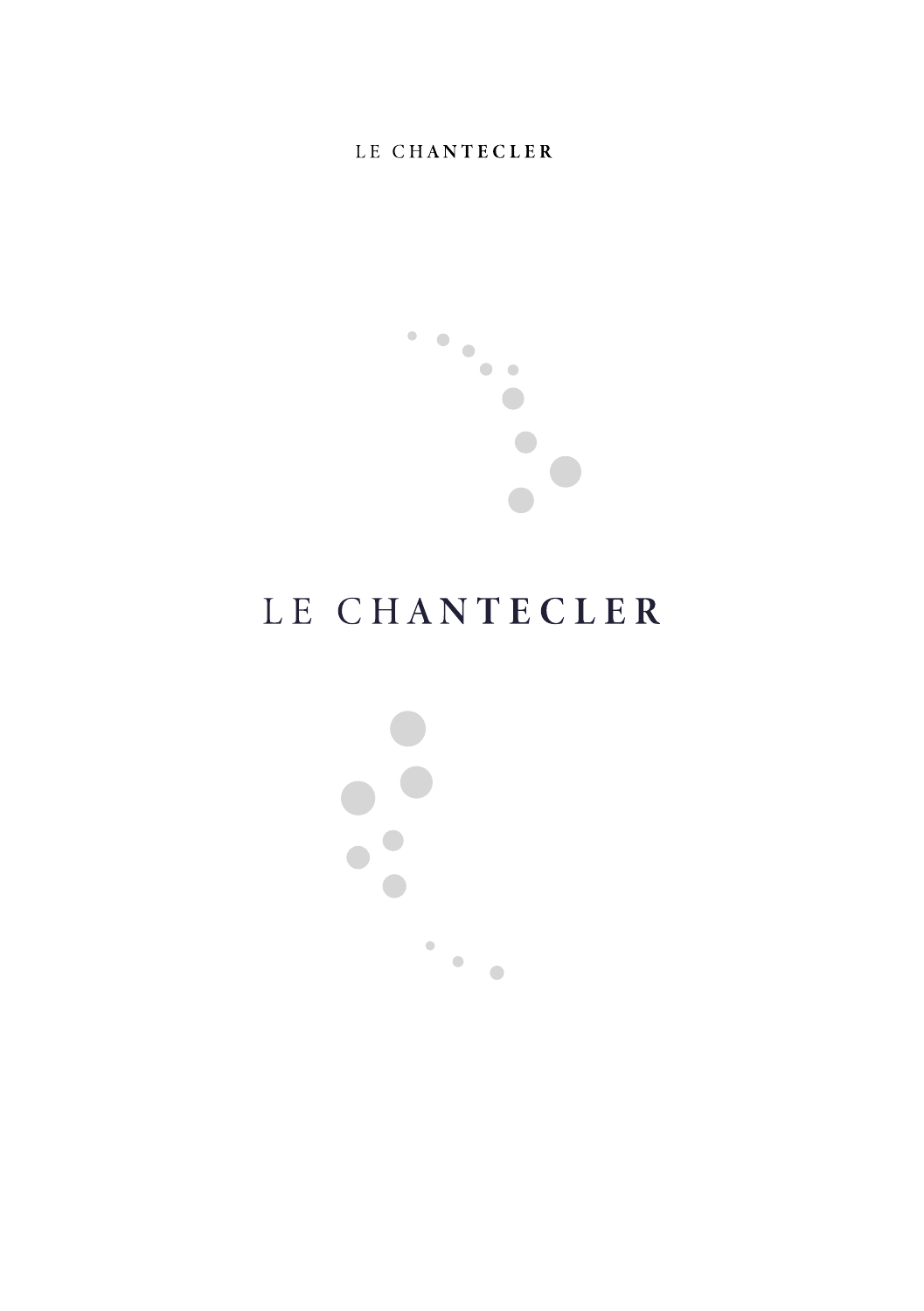$\blacksquare$  $\bullet$ 

 $\bullet$ 

 $\bullet\bullet$ 

## *Our pleasures*

### MEDITERRANEAN SEA BASS AND NORMANDY OYSTERS

*in tartare, lemon cream and Sologne caviar*

98€

#### GIOL'S MUSSELS

*safran, celeriac and nasturtiums*

48€

#### MORRELS FROM GOURDON

*stuffed, backcountry spelt, lovage perfumes*  42€

#### PEARLY COD

*local zucchinis, Japanese tapioca pearls lemon balm butter sauce*  52€

#### TERRE DE TOINE POULTRY

*in a Camargue rice crust, Tandoori, stuffed zucchini with basil* 

76€

#### JERSIAN BEEF

*black olives from Nice, anchovies and artichokes*

81€

 $\bullet$  $\bullet$ 

 $\begin{array}{c} \bullet \\ \bullet \end{array}$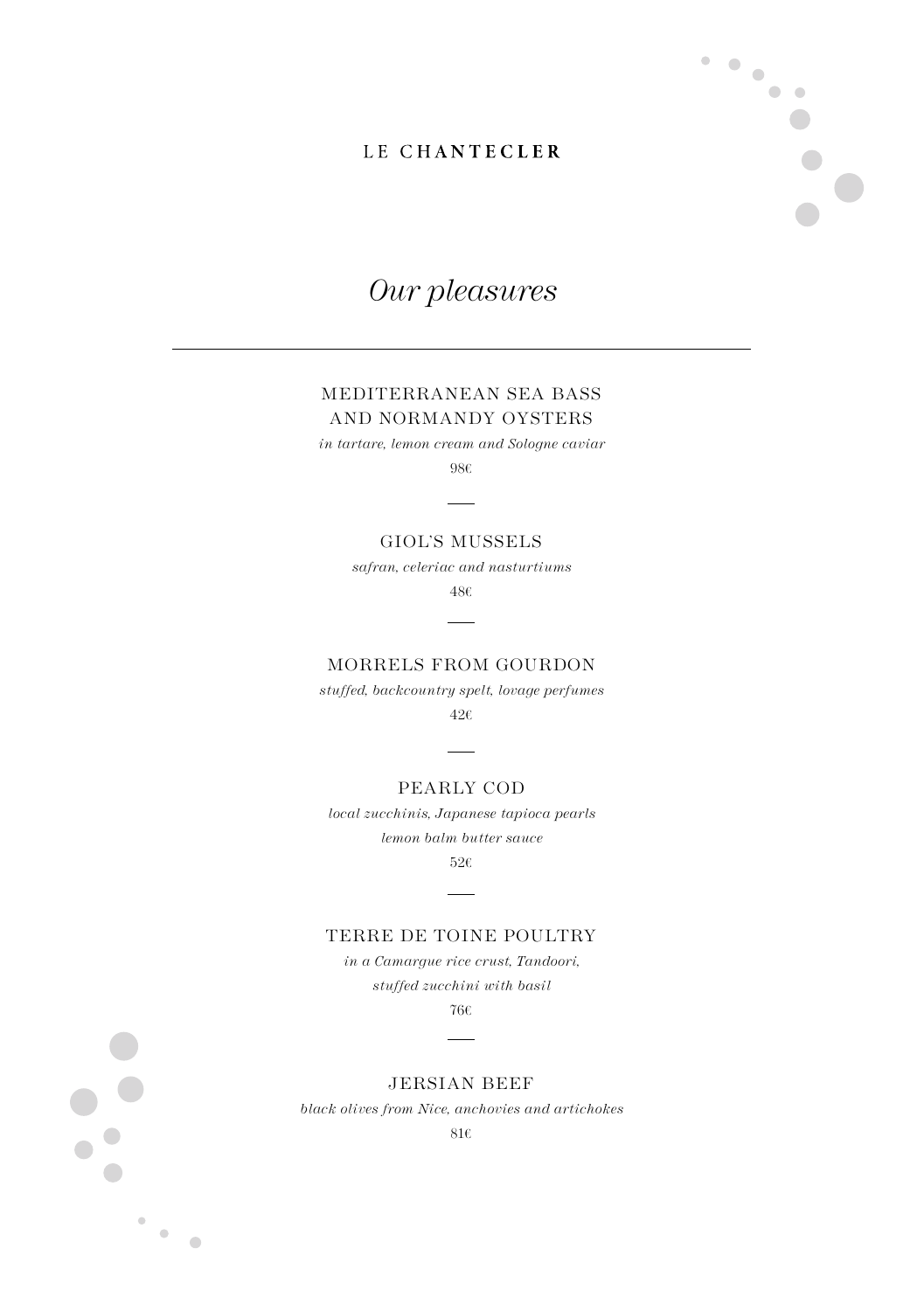$\bullet$  .  $\bullet$ 

 $\bullet$ 

 $\bullet\bullet$ 



*Cheeses' cart refined by M. Nery at "La fromagerie du carré d'or"*  $256$ 

## *Our delicacies*

#### VICTORIA PINEAPPLE

*green curry and Laotian coffee from Malongo*

 $25\epsilon$ 

#### CHAMPSOLEIL OLIVE OIL

*local orange blossom water crémeux, fine leaves of Venezuelian chocolate pure origin* 29€

LOCAL TOMATOES

*pineapple tomatoes sorbet and jam strawberries from Laserreduplan*

32€

 $\bullet$  $\bullet$ 

 $\begin{array}{c} \bullet \\ \bullet \end{array}$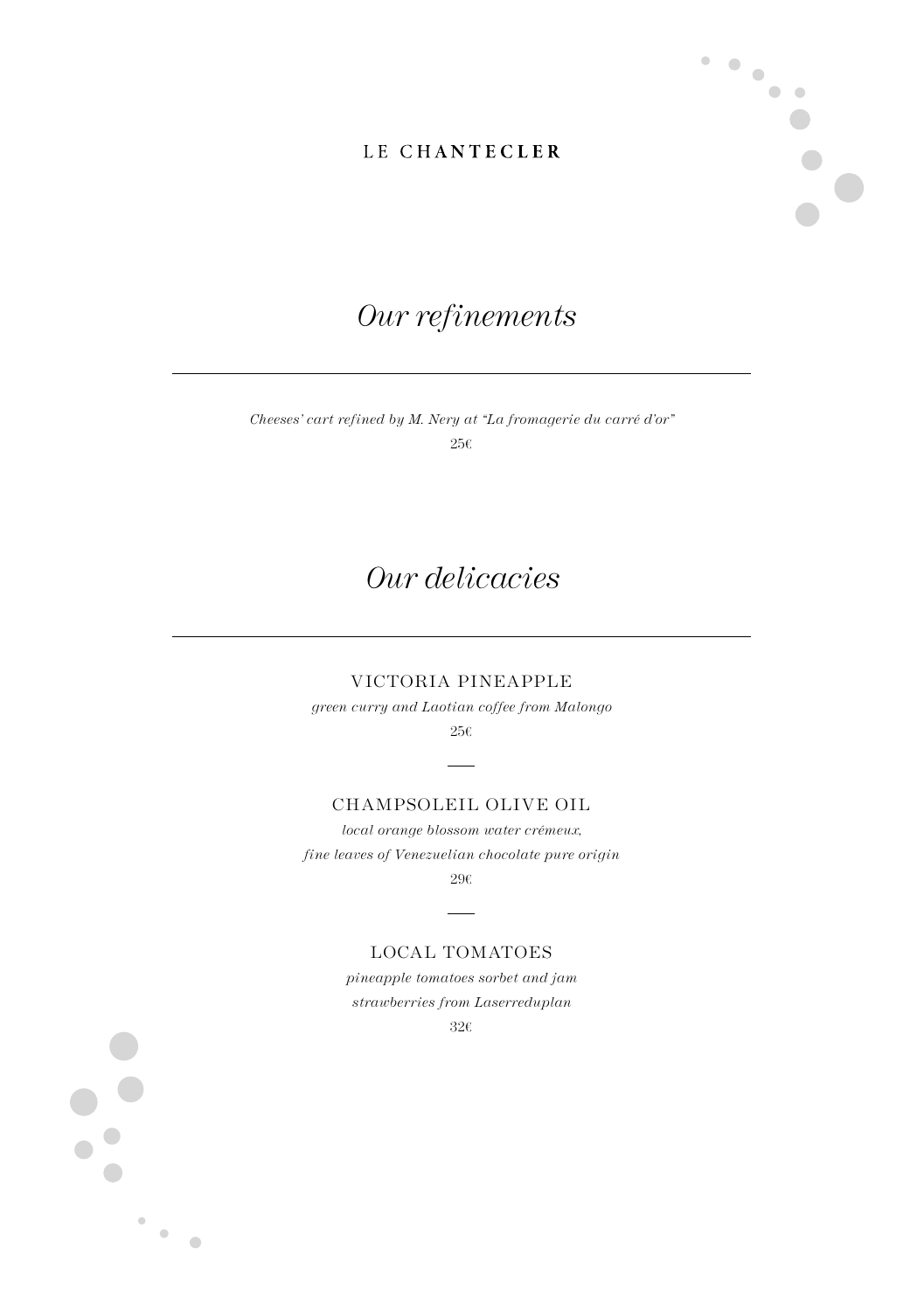$\ddot{\phantom{0}}$ 

 $\bullet\bullet$ 

## *L'éveil des sens*

### MORRELS FROM GOURDON

*stuffed, backcountry spelt, lovage perfumes* 

#### PEARLY COD

*local zucchinis, Japanese tapioca pearls lemon balm butter sauce* 

VICTORIA PINEAPPLE *green curry and Laotian coffee from Malongo*

110 € per person, excluding drinks

Cheese suggestion 25 €

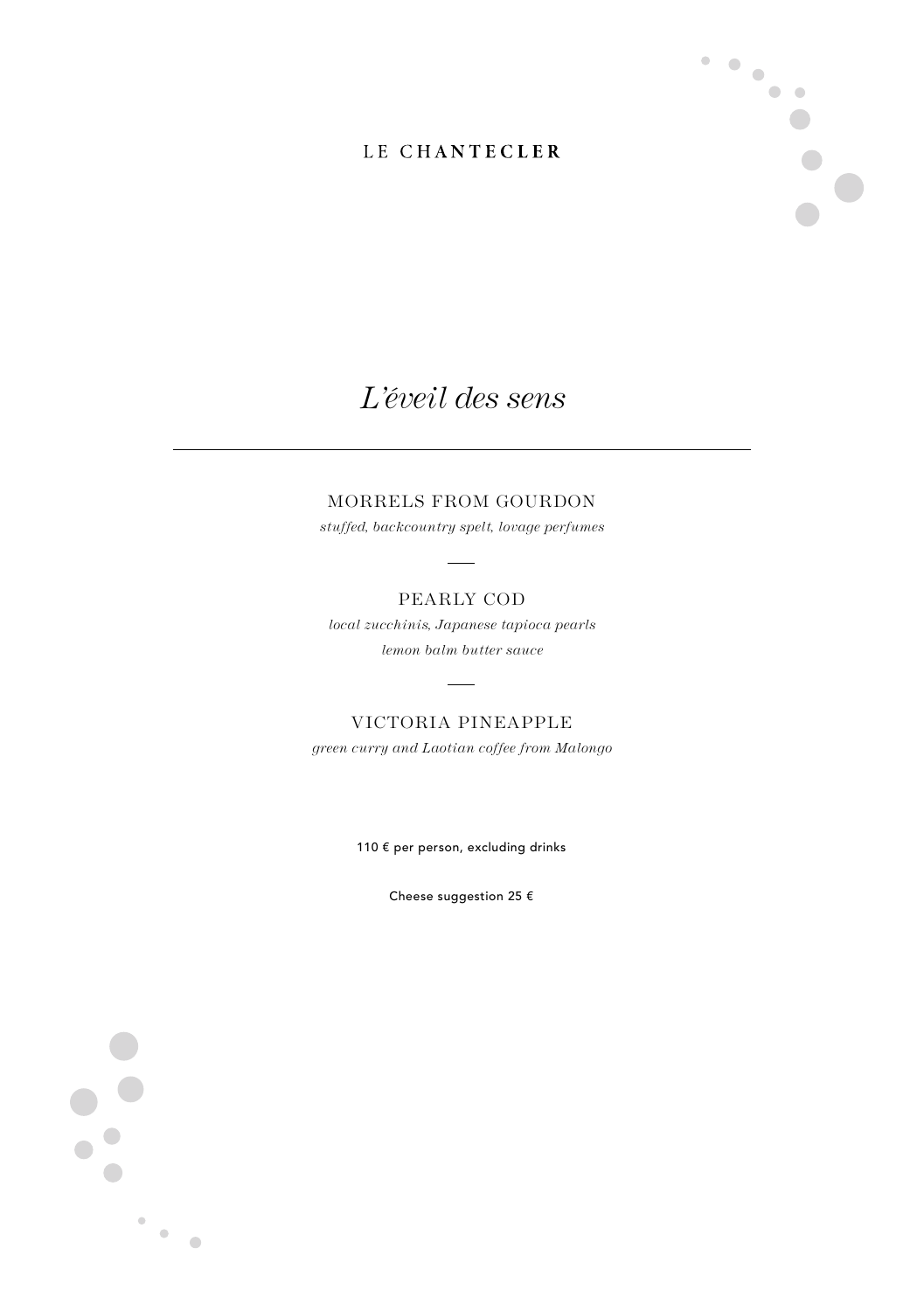$\blacksquare$  $\bullet$ 

 $\begin{array}{c} \bullet \\ \bullet \end{array}$ 

 $\bullet\bullet$ 

## *Le chant des saveurs*

### MEDITERRANEAN SEA BASS AND NORMANDY OYSTERS

*in tartare, lemon cream and Sologne caviar*

#### GIOL'S MUSSELS

*safran, celeriac and nasturtiums*

#### PEARLY COD

*local zucchinis, Japanese tapioca pearls lemon balm butter sauce* 

#### TERRE DE TOINE POULTRY

*in a Camargue rice crust, Tandoori, stuffed zucchini with basil* 

VICTORIA PINEAPPLE

*green curry and Laotian coffee from Malongo*

*OR*

### CHAMPSOLEIL OLIVE OIL

*local orange blossom water crémeux, fine leaves of Venezuelian chocolate pure origin*

175 € per person, excluding drinks

Cheese suggestion 25 €

 $\bullet$  $\bullet$ 

 $\begin{array}{ccc} \bullet & \bullet & \bullet \\ \bullet & \bullet & \bullet \end{array}$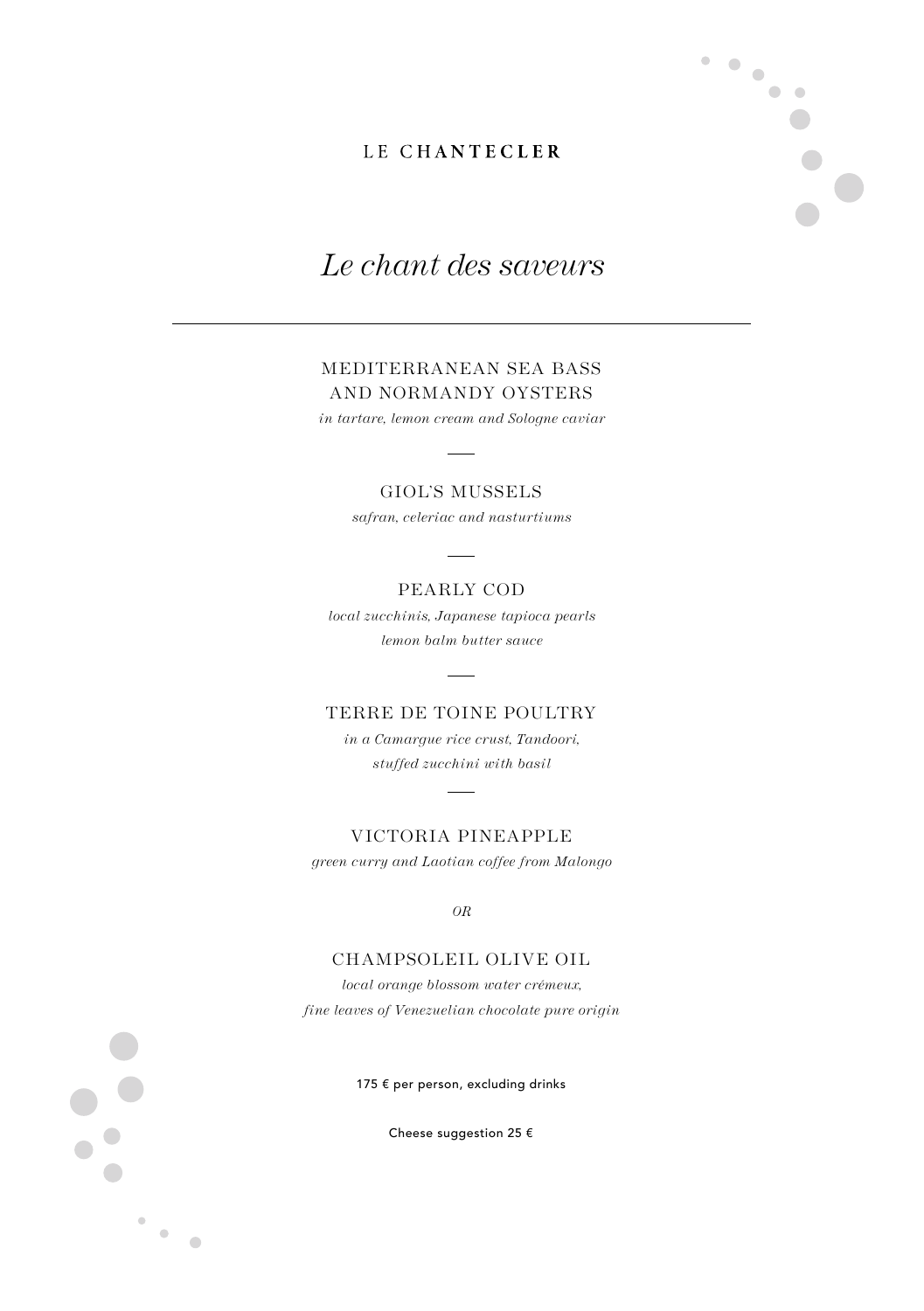

## *Les secrets de Virginie*

*surprises, 8 Acts*

220 € per person, excluding drinks

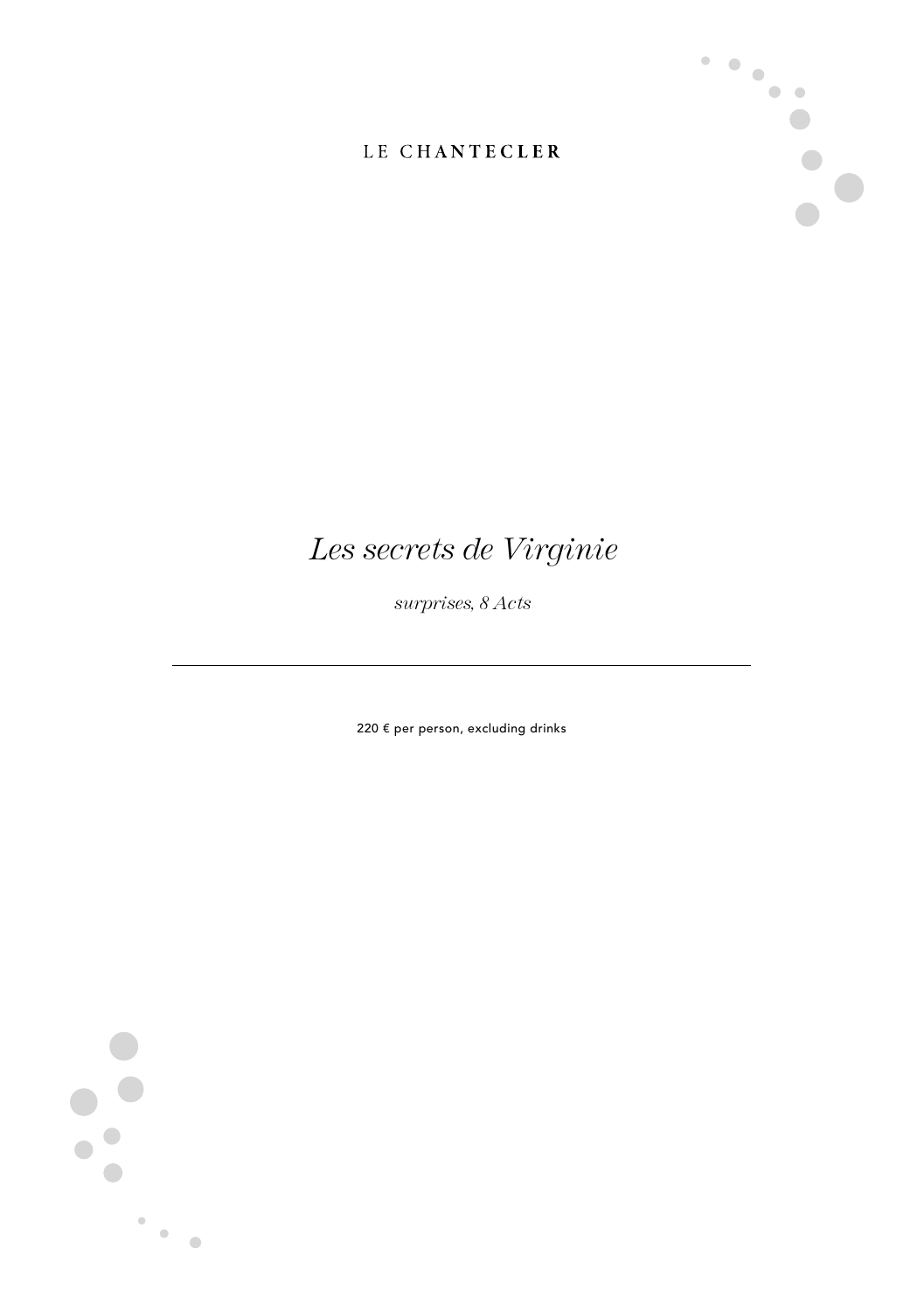$\ddot{\phantom{0}}$ 

 $\bullet\bullet$ 

## *La Madeleine de Proust*

*Up to 12*

### MORRELS FROM GOURDON

*stuffed, backcountry spelt, lovage perfumes* 

PEARLY COD FISH FILET

*seasonal vegetables*

*OR*

JERSIAN BEEF *potatoes and vegetables*

CHOCOLATE & CARAMEL

*light and delicate foam*

*OR*

### ICED NEGRESCO DOME

*vanilla and strawberry*

55 € per person, excluding drinks

 $\bullet$ 

 $\bullet$  .  $\bullet$  .

 $\bullet$